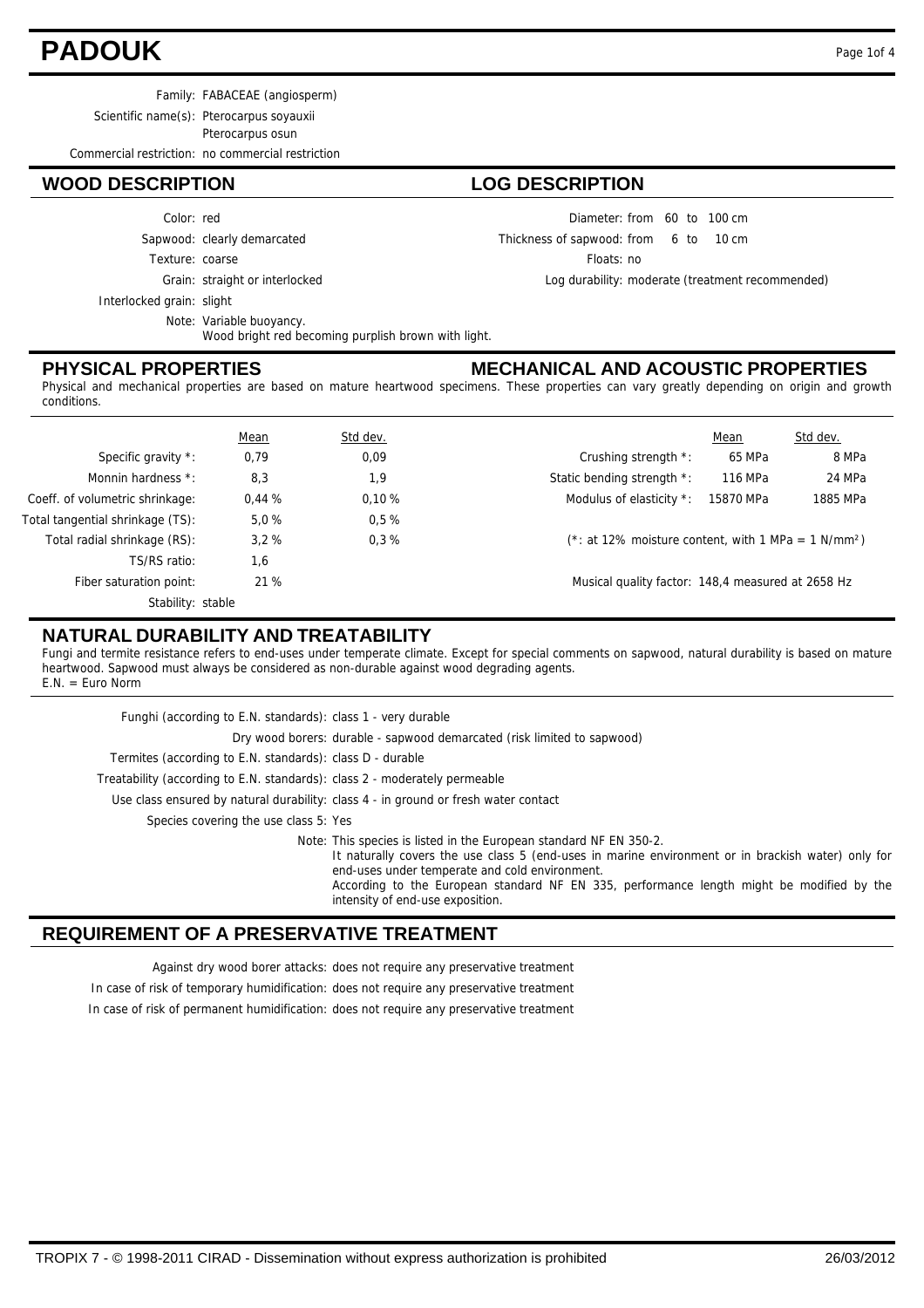## **PADOUK** Page 2/4

#### **DRYING**

| Drying rate: normal to slow                     | Possible drying schedule: 2 |                  |          |                  |  |
|-------------------------------------------------|-----------------------------|------------------|----------|------------------|--|
| Risk of distortion: no risk or very slight risk |                             | Temperature (°C) |          |                  |  |
| Risk of casehardening: no                       | M.C. (%)                    | dry-bulb         | wet-bulb | Air humidity (%) |  |
| Risk of checking: no risk or very slight risk   | Green                       | 50               | 47       | 84               |  |
| Risk of collapse: no                            | 40                          | 50               | 45       | 75               |  |
|                                                 | 30                          | 55               | 47       | 67               |  |
|                                                 | 20                          | 70               | 55       | 47               |  |
|                                                 | 15                          | 75               | 58       | 44               |  |

This schedule is given for information only and is applicable to thickness lower or equal to 38 mm. It must be used in compliance with the code of practice.

For thickness from 38 to 75 mm, the air relative humidity should be increased by 5 % at each step.

For thickness over 75 mm, a 10 % increase should be considered.

#### **SAWING AND MACHINING**

Blunting effect: fairly high Sawteeth recommended: stellite-tipped Cutting tools: tungsten carbide Peeling: not recommended or without interest Slicing: nood Note: Sometimes, irritant sawdust. Requires power. Sometimes, difficulties due to interlocked grain.

#### **ASSEMBLING**

Nailing / screwing: good but pre-boring necessary

Gluing: correct

Note: Pre-boring necessary: risks of splits especially with thin boards. Gluing requires care (dense wood).

#### **COMMERCIAL GRADING**

Appearance grading for sawn timbers: According to SATA grading rules (1996) For the "General Purpose Market": Possible grading for square edged timbers: choix I, choix II, choix III, choix IV Possible grading for short length lumbers: choix I, choix II Possible grading for short length rafters: choix I, choix II, choix III For the "Special Market": Possible grading for strips and small boards (ou battens): choix I, choix II, choix III Possible grading for rafters: choix I, choix II, choix III

#### **FIRE SAFETY**

Conventional French grading: Thickness > 14 mm : M.3 (moderately inflammable) Thickness < 14 mm : M.4 (easily inflammable) Euroclasses grading: D s2 d0

Default grading for solid wood, according to requirements of European standard EN 14081-1 annex C (April 2009). It concerns structural graded timber in vertical uses with mean density upper 0.35 and thickness upper 22 mm.

#### **END-USES**

Hydraulic works (seawater) **Industrial or heavy flooring** industrial or heavy flooring Flooring Sliced veneer Sliced veneer Sliced veneer Sliced veneer Sliced veneer Cabinetwork (high class furniture) Sleepers Vehicle or container flooring Heavy carpentry Heavy carpentry Ship building (ribs) Ship building (planking and deck) Turned goods Seats Exterior joinery **Exterior** in the state of the state of the state of the state of the state of the state of the state of the state of the state of the state of the state of the state of the state of the state of the state Interior joinery Sculpture Sculpture Sculpture Sculpture Sculpture Sculpture

Bridges (parts in contact with water or ground) Bridges (parts not in contact with water or ground)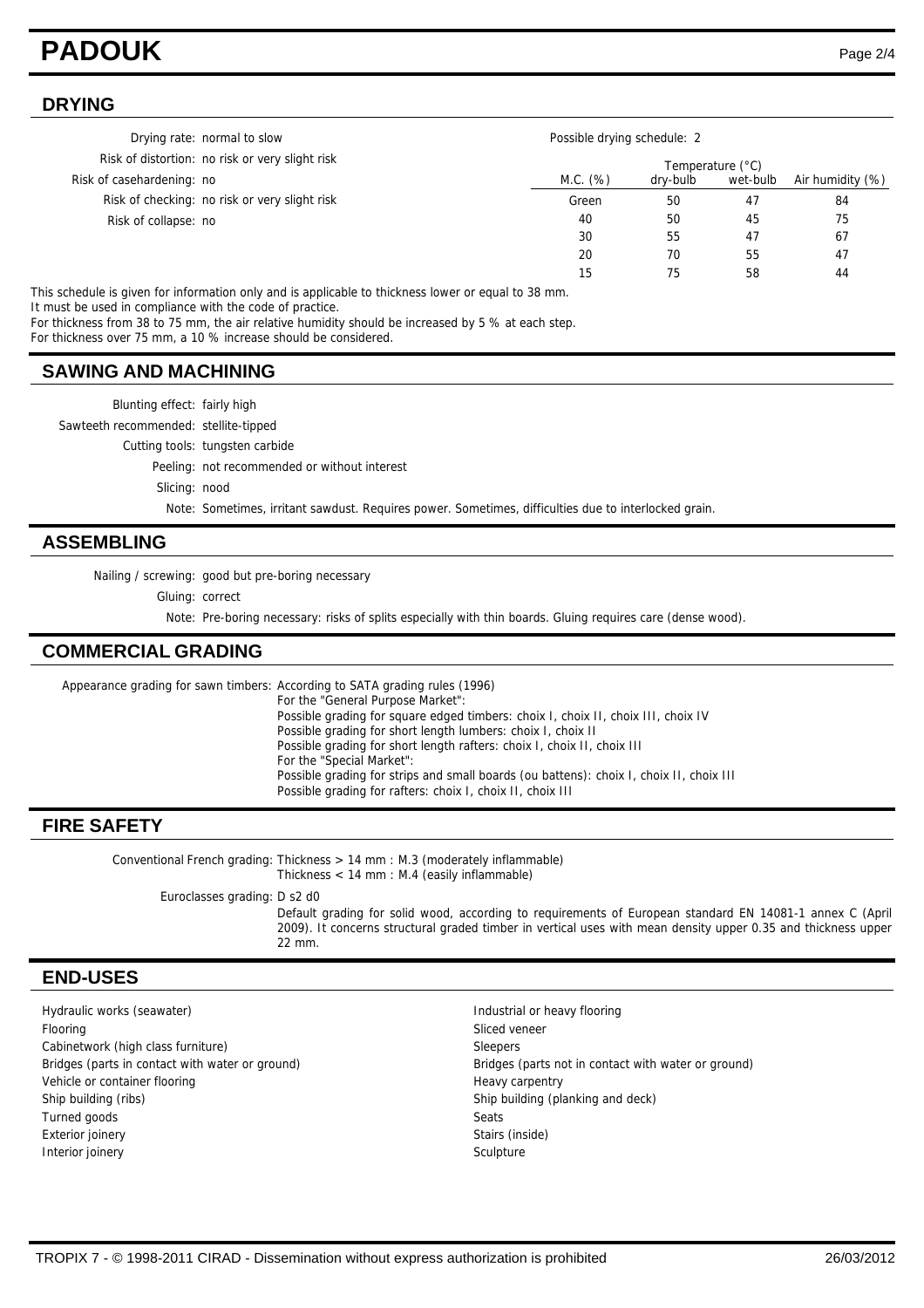# **PADOUK** Page 3/4

### **MAIN LOCAL NAMES**

| Country                          |
|----------------------------------|
| Angola                           |
| Congo                            |
| <b>Equatorial Guinea</b>         |
| Central African Republic         |
| Democratic Republic of the Congo |
| Germany                          |
| Italia                           |
| United Kingdom                   |
| United Kingdom                   |

| Country                          | Local name     | Country                          | Local name     |
|----------------------------------|----------------|----------------------------------|----------------|
| Angola                           | <b>TACULA</b>  | Cameroon                         | MBEL           |
| Congo                            | <b>KISESE</b>  | Gabon                            | <b>MBEL</b>    |
| Equatorial Guinea                | PALO ROJO      | Nigeria                          | <b>OSUN</b>    |
| Central African Republic         | <b>PADOUK</b>  | Democratic Republic of the Congo | <b>MONGOLA</b> |
| Democratic Republic of the Congo | MUKULA         | Democratic Republic of the Congo | N' GULA        |
| Germany                          | <b>PADAUK</b>  | Belgium                          | CORAIL         |
| Italia                           | <b>PADUK</b>   | <b>Netherlands</b>               | <b>PADOEK</b>  |
| United Kingdom                   | AFRICAN PADAUK | United Kingdom                   | <b>BARWOOD</b> |
| United Kingdom                   | CAMWOOD        | United Kingdom                   | <b>PADAUK</b>  |